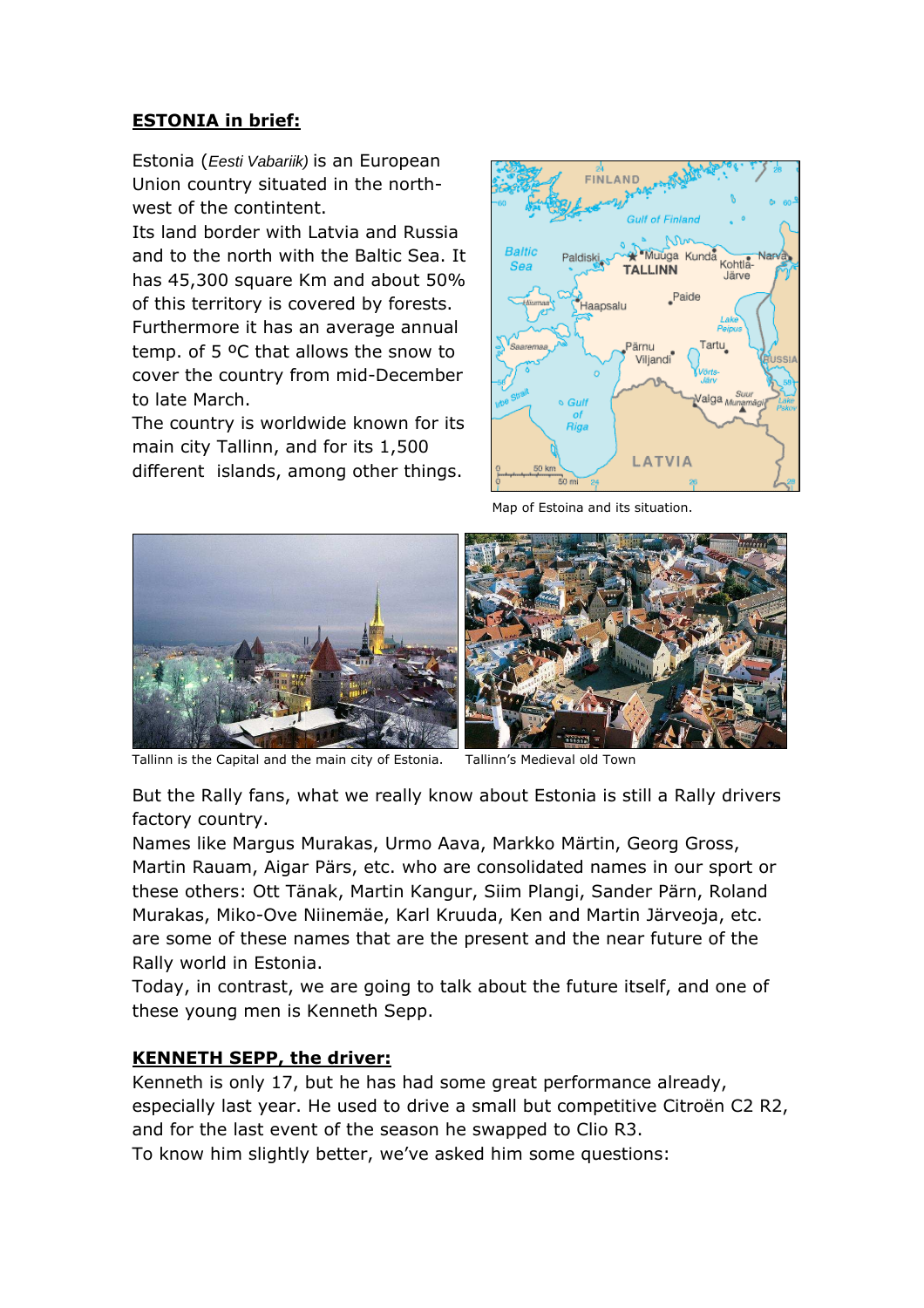#### **1.Where your Rally passion comes from?**

Kenneth Sepp (K.S.): I think my passion for rallying comes from my dad, who was a rallycross driver and he used to organize rally events. Now he is running a motorsport team called Sar-Tech Motorsport and he is helping me to get to the top level of rallying.



# **2.Can you tell us something**

**about your first ever Rally?Which car was used?e.g.**

K.S: Hmm, my first rally was Saaremaa Public Rally in 2008, in winter time, where you could drive with ordinary road legal car. I drove with VW Golf II and my co-driver was Raigo Mõlder. I can remember quite clearly making my first half-spin, we were stuck for a few seconds.

# **3.We know you had some academic tuition in motorsport.Is that true?Can you explain us some details?When?How long lasted?**

K.S: Yes, I was choosen to the Estonian Autosport Academy program in 2012.

The program was made based on FIA Institute model and our mentor was Egon Kaur, who was choosen to FIA Institute the year before and basically told us what he was told in the FIA Institute. EAL Academy consisted of six training courses, in which I acquired theoretical and practical knowledge of motorsport and how to be successful in each area.

#### **4.During last year's season you had 3 different codrivers. Tell us something on each one. Who had the best rapport with your driving style?**

K.S: So far, my codriver has changed every year. Rein Reinsalu and Raul Markus have been in mentoring and teaching role, from whom I have learnt a lot. Perhaps they should be called my teachers and developers. This year, however, I will drive alongside Tanel Kasesalu. Last year we trained Tanel to be my codriver for a longer time period.

As we have said, Kenneth is so young so he has much more in the horizon than behind him. The next short round of questions are related to his present, and of course, to his near future.



**5.We know you had big success on your last event of the 2013 season, Saaremaa Rally. Can you tell us something about it?** K.S: The 2013 season has been quite disappointing for me despite Rally Saaremaa. I was given the opportunity to drive a Renault Clio R3 in Saaremaa. I had 50km test before the rally. The team orders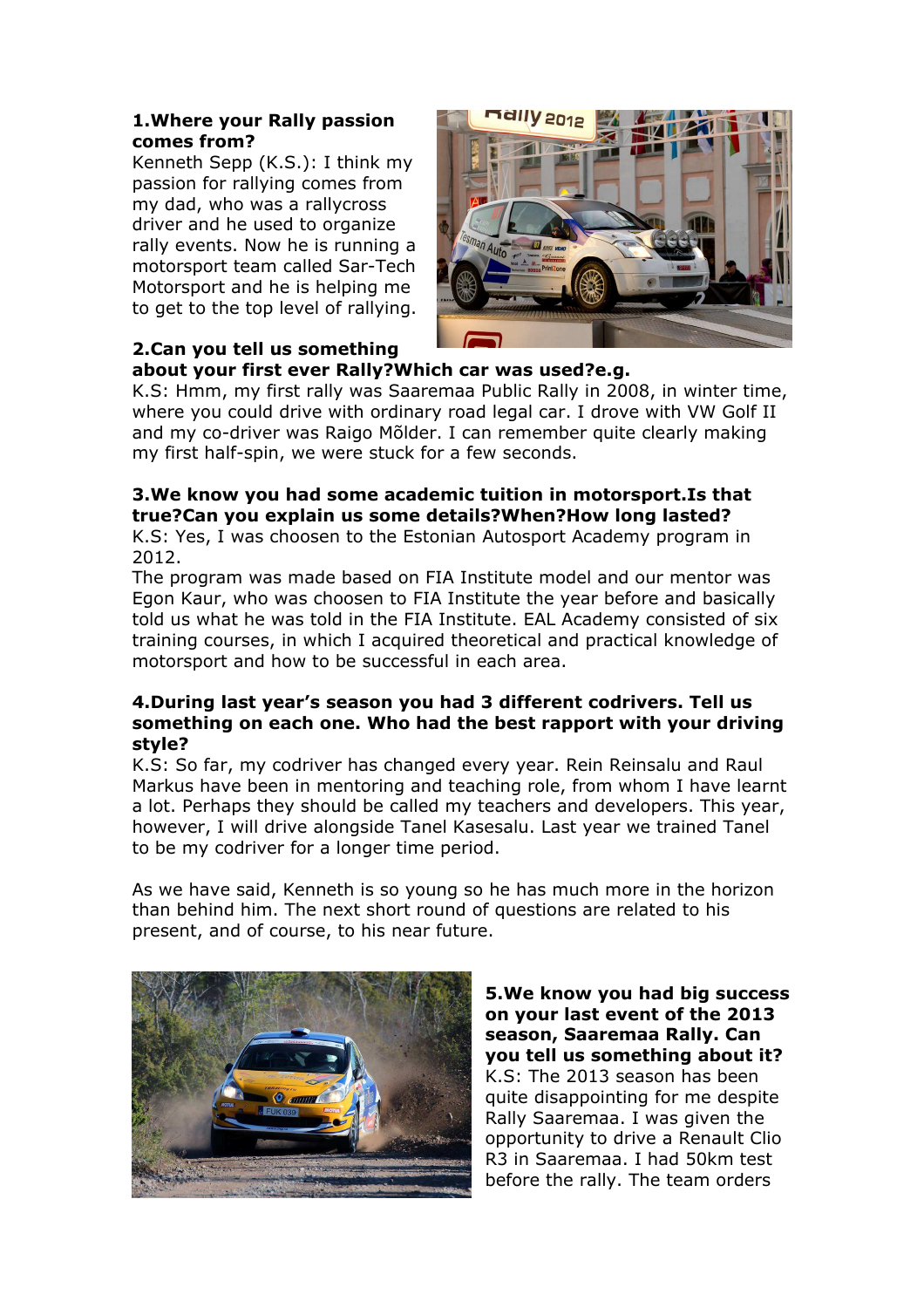were to drive solid times and finish the rally.

Confidence and speed raised after every stage done and at that point we were leading our class by over 20secs. Although our pace was quite good, the team told us to drive safely and not pushing anymore. Despite that, we managed to win class A7 and finish second in 2WD class.



## **6.Can you appoint and explain us who are your main supporters and sponsors?**

K.S: My main supporter and manager is obviusly my dad. Apart from that, my biggest sponsor are Tesman and Tesman Auto, run by Lembit –and Einar Soe-, big regards to them!

I also want to thank ALM Motorsport Management who are contributing a lot on my future.

## **7.2014, tell us if you have any plans on this year's season.**

K.S: This year isn't quite clear yet, but I think we'll continue with R2 class car in the Estoinian Rally Championship and we'll do some European Rally Championship events. Also if I get the chance, I'll test a 4WD car.

#### **8.And finally, the last question: Which is your main goal in this sport? Any dream(s) you can confess?**

K.S: Of course my main goal/dream is to reach the top, the WRC (World Rally Championship).

Last winter I was testing Pirelli tyres for the first time when I met some people from the WRC. It was quite a big challenge, as I was driving on a very poor grip, without really knowing the tyres and alongside me, in the car, was sitting an important person analyzing if I could be someone in the future.

I got some valuable feedback from that experience, but as we all know, motorsport, and rally also, needs big financial support.



Finally, we run a short quick fire-quiz, to know him better and just for fun!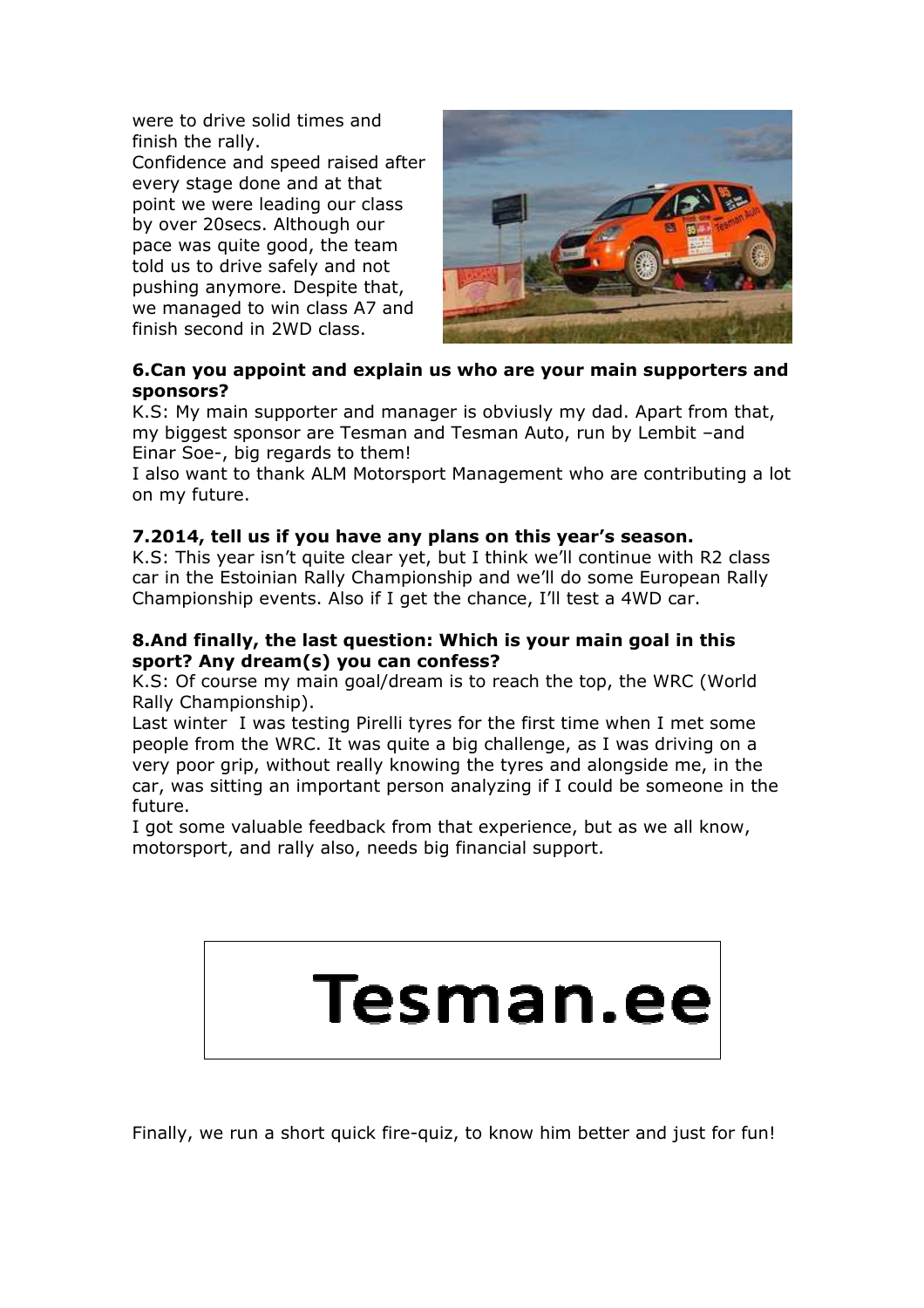## **QUICK FIRE-QUIZ**

**1.Curd Snack or Kama?** Kenneth Sepp: Kama **2.Markko Martin or Ott Tänak?**  Kenneth Sepp: Markko Martin **3.#R5 or #S2000?**  Kenneth Sepp: #R5 **4.Clean Lines or Sideways?**  Kenneth Sepp: Clean Lines **5.#JWRC or #ERC Junior?**  Kenneth Sepp: #JWRC **6.Night or Daylight stages?**  Kenneth Sepp: Daylight Stages **7.Blackadder or Mr.Bean?**  Kenneth Sepp: Balckadder **8.Cortina d'Ampezzo or Bora Bora?**  Kenneth Sepp: Bora Bora **9.Health or wealth?**  Kenneth Sepp: Health **10.Indy500 or Dakar?**  Kenneth Sepp: Dakar Kenneth Sepp and Tanel Kasesalu



# **Kenneth's social media:**

 https://www.facebook.com/stm.kenneth (Kenneth Sepp) https://twitter.com/KennethSepp (@KennethSepp)

#### **Sources:**

General Information: Wikipedia Photos: Kenneth Sepp, eWRC.com, VisitEstonia.com, oesel.ee Interview questions: Opens&Tightens



 $\mathbb{R}$  Want to thank Kenneth Sepp for trusting us on doing this interview.